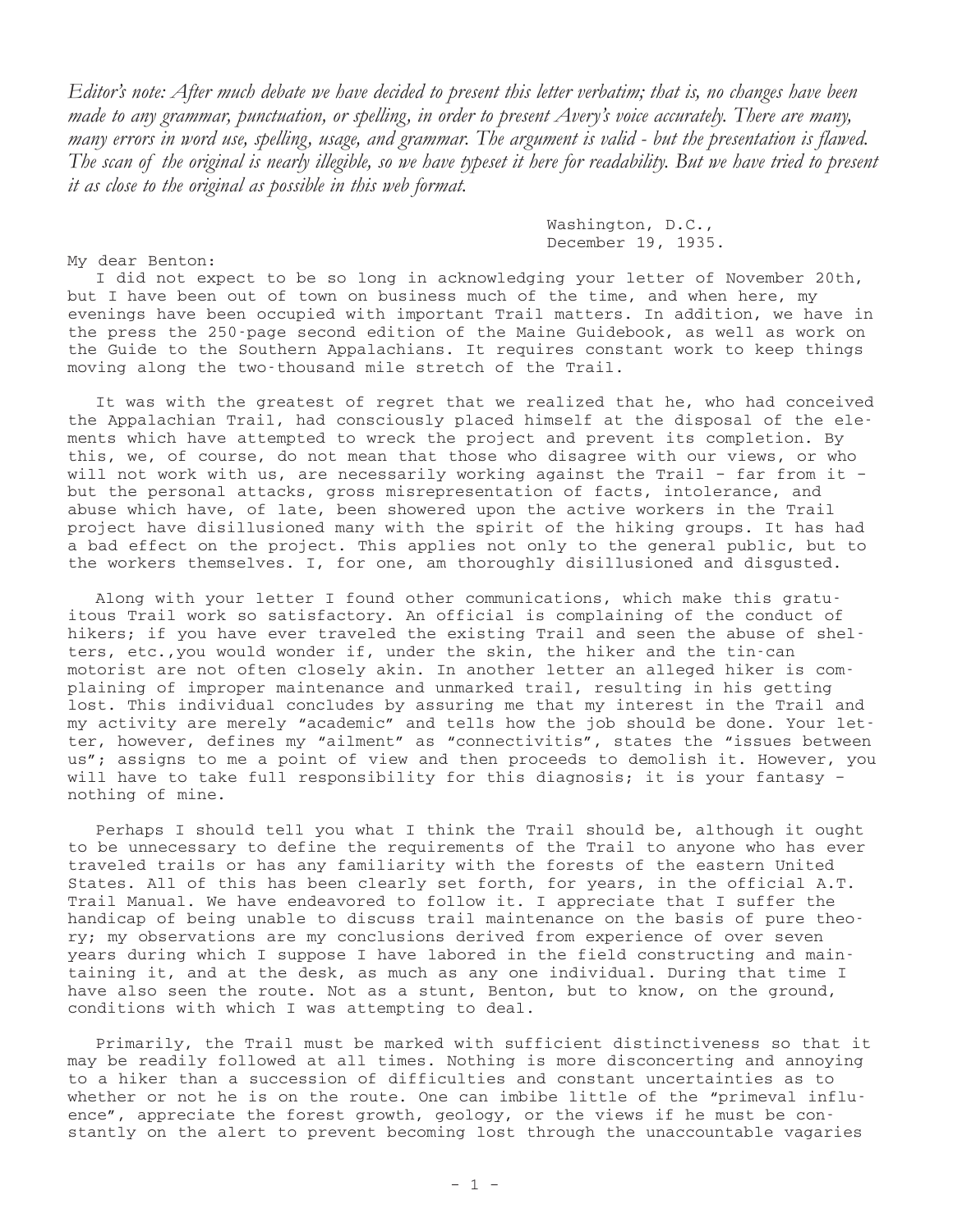of the trail maintainers. For this reason, experience has dictated the use of paint blazes on trees, rocks, etc., to insure an absolutely unmistakable route. If you have ever experienced the Southern Appalachian amateur trails in summer, you could not fail to accept the accumulated experience that its use is indispensable and unavoidable. The criticism has been made that this use of paint is an intrusion upon the naturalness of the surroundings. Knowing of no comment from you, like the rest of us, I assume you appreciate the necessity for paint blazes. What constitutes an intrusion upon the naturalness involves an interesting difference of opinion. The National Park Service landscape architects are of the opinion that a worked open footway should be the only indication of the route. (Hikers look around them and not on the ground, they say.) So they abhor the paint blazes and markers and forbid the the former in the national parks. You abhor the leveled footway. Both parties sincerely attempt to preserve the naturalness of the trail's surroundings and differ in their estimate of how it is to be accomplished. The alternatives are an unmistakable, permanent, external marking, or a leveled, maintained footway with protected, permanent signs at junctions.

Such a trail must be clear vertically and horizontally for travel and for vision. Considering maintenance problems, three feet is a minimum; accumulated experience has shown that four feet is buy far more satisfactory. In the P.A.T.C. early days, some of our theorists talked of rabbit-width trails; they too have learned, with the labor of the years. Every effort must be made to develop shelters and accommodations. Approaches must be developed and marked. Only last June, Paul Fink re-emphasized the necessity for telling people that the Trail is here. But once lured to it, people must find it an open, marked, and maintained route; otherwise it becomes a travesty. We must, too, pay some attention to the physical aspect of the route. The trail must be possible for the average tramper. Much of it today is actually dangerous. Because a peak has a 45% rise from a gap over a boulder slope is no reason to force the hiker through this route. Such trail routing soon breeds a distaste for woods walking. All this seems so evident as the goal of our efforts that I should not need to elaborate on it.

You seem to have drifted from the original conception of what would be "an endless pathway leading ever onward through the wilderness of our eastern mountain regions." Of course, everyone who has ever traversed the ranges from Maine to Georgia knows that the term "wilderness" is comparative, that in the East there is nowhere true wilderness, no primal environment. This term "wilderness" belongs to the far west. There are only a few limited regions in the east which are of this type. All the land has passed into private ownership; economic conditions control its being lumbered or otherwise exploited. The Maine wilderness shows everywhere – in its old tote-roads, cut-over land signs of man; even in the Smokies cabins are to be found, sometimes in ruins, in many hollows; and an examination of the records shows there is almost no acre that has not at one time been occupied and used by white men. Some sections today are even wilder that in 1920; some less so; the balance oscillated. You knew this when you first proposed the Trail. For instance, you discussed with Schmeckowier (???) how the Trail could cross the cultivated Shenandoah Valley. You did not then suggest a thousand disconnected units, having merely a common direction. It was a unified single project in which people were interested. But just as for all practical purposes a Trail from Maine to Georgia is endless, so to the urban dweller of the East, a Trail along the "mountain ranges of the East" was through a "wilderness". We cannot run a Trail for its length through an actual wilderness, for there is none. We can and are trying to make a connected footway, cleared, and marked, through the wooded, scenic sections of our mountains nearest to the Coast, and stretching the length of the Coast. In this master Trail there are extensive trail sections leading through isolated regions (where there are such); others, as in New York, in such frequented places and necessarily over roads rather than over plowed fields.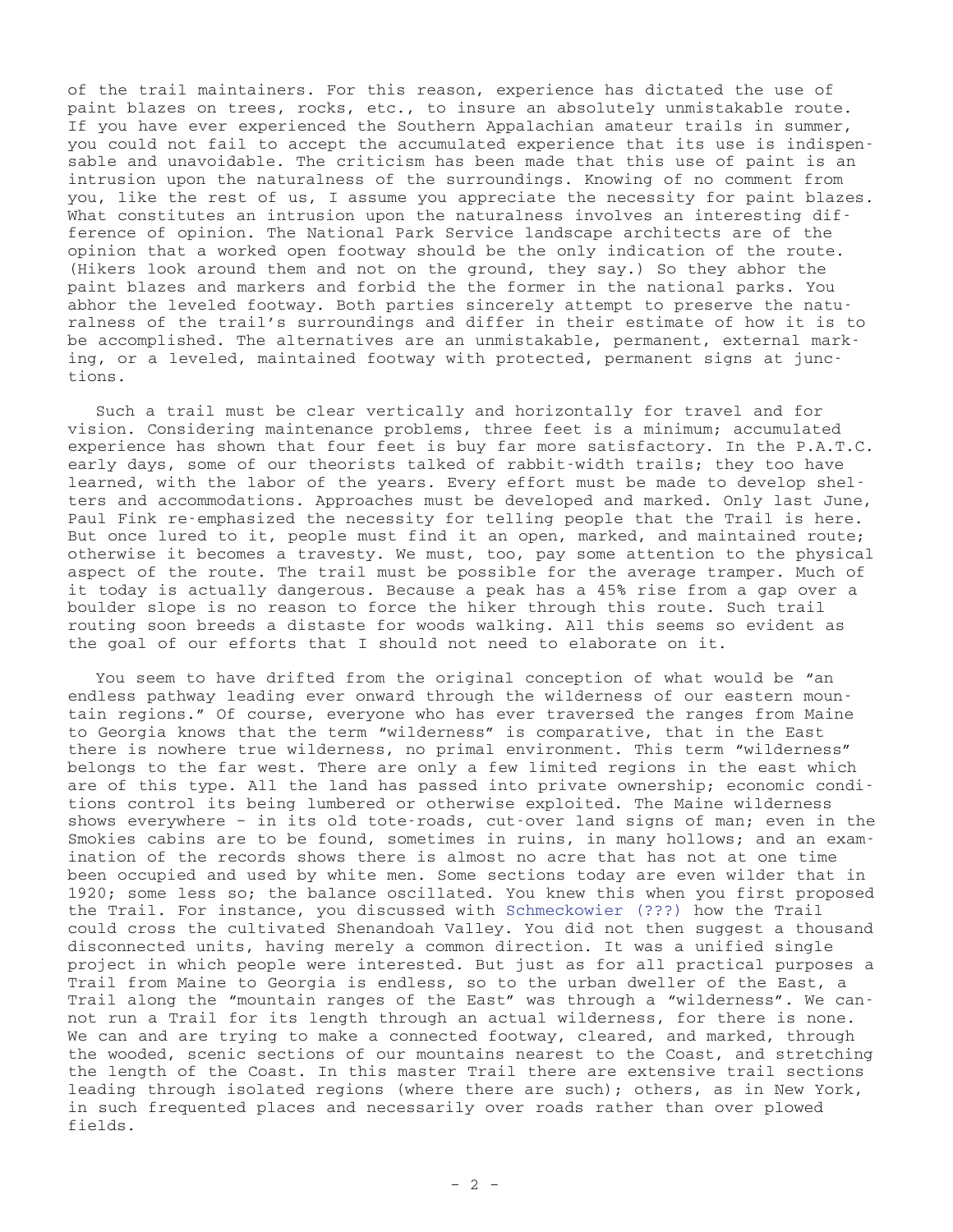As I understand your present theory, anything which does not have the required wilderness surroundings is not "Appalachian Trail". We should leave such areas as gaps in the Trail. They should not be marked. We need not inquire how any practical use can be made of such a route or how one could be directed into a wilderness sections or led out of it; it just isn't Appalachian Trail. In your view the paint and markers should come off of hundreds of sections which are sub-standard (your view) and countless unconnected sections of short trail exist permanently. Our goal is constant improvement. We are succeeding. Unsatisfactory sub-standard sections and roads are being eliminated steadily and will be. Last week, due to changed conditions, the P.A.T.C. eliminated, by a woods trail, some three miles of dirt road just over the Pennsylvania line. During the year the Club has eliminated six other miles. In Massachusetts you condemned our detouring of East Mountain by back roads in order to get the hiker from the Taconics into the state forests to the north. Well, the Berkshire Chapter has been laboring for two years now to open a route across East Mountain. You were at the Gould Farm on this section, for a considerable time, and I am sure that, if the problem there could have been solved, you would have worked on the trail and have shown how to do it.

The purpose of the Appalachian Trail Conference, as stated in its constitution, is to make and maintain the Appalachian Trail. It is this I and the other workers in the Conference and various Trail Clubs are endeavoring to do. And there is no reason we should be berated because we do not also attempt to do other things, under the guise of providing a different environment for the Trail. There are limits to our amateur abilities. It takes little effort to criticize and much to accomplish.

I understand that you disapprove of the use on the Trail of the Government agencies such as the C.C.C., saying that the primeval environment benefits which accrue to the workers are thereby lost. Of course, you are not aware of the results accomplished in Maine. Had you ever worked on the Trail – expended money and incessant time – packed 60 pound loads and camped out in rains – and cut your way through dense tangles for twelve hours a day – such as Greene and the Maine workers (mostly from Washington) and countless others have done, you might well appreciate the reaction to such armchair suggestions. We do not want to monopolize such benefits; we regret the disinclination of others to share the work.

I do wish those who talk so much about the "footless" Trail and the "wilderness" Trail would really go out on the Trail, not just for an afternoon, but to traverse it, day after day; camp on it; see what it is like and its actual environment. They would find much to open their eyes, and I think those who are endeavoring to make and maintain the Trail would come in for less criticism – and would possibly receive more cooperation. In some places they would find that, especially in the New York-New Jersey sections, the trail is necessarily through the countryside and over roads; in some, as in the central Shenandoah, it frequently comes near (though seldom within sound of, except at actual crossings) a motor road, though here there is the compensation of a succession of breath-taking views not otherwise possible; but in other sections it is far from the haunts or sights and sounds of man. Unfortunately for those of us who are trying to maintain the Trail, where it is distant from roads, it is used so seldom that it is most discouraging to the workers on the project.

To the Skyland Conference you sent a denunciation of the new Park Service trail without ever having seen the old or the new. You did not, of course, know that it provided a system of shelters and eliminated ten miles of hard dirt roads. Like new wood roads, only two months old, these trails appear raw when built, but what you didn't know is that, already in one season, much of this has become overgrown to the extent that experienced hikers, know to you, become lost from the Trail. And the Park Service officials point to such an unworn condition of the Trail as indicating the lack of use of or interest in trails. We have no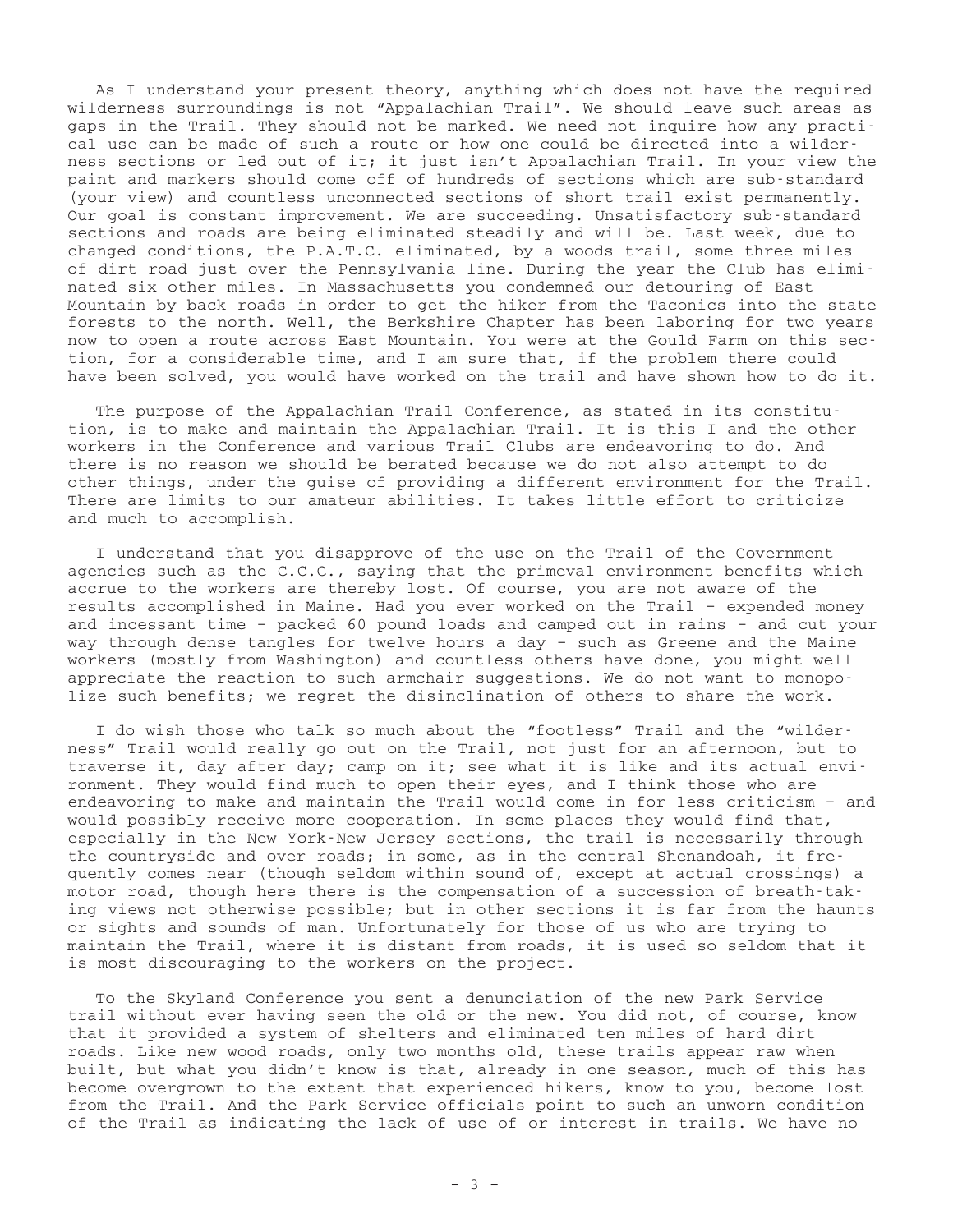answer; this particular section was our old route from Marys Rock across Pinnacle Mountain. Your familiarity with the new England woods should tell you how quickly these section mature and become ingrown.

In so many regions people find the A.T. disappointingly poor, badly marked and maintained; the project suffers. You can't appreciate the constant battle to keep it maintained. The paradox seems to be that in those sections where the sponsors do the greatest lip service to the Trail and the wilderness, invariably they permit their trails to deteriorate. You would be interested to know that the New York-New Jersey section came in for caustic violent criticism, because of its deteriorated condition, in the October issue of Walking Magazine.

You speak of "such time as you can give to the A.T." I know of no one who should have more. You have leisurely employment, under no pressure or responsibilities. Our A.T. workers are limited. This fall I have averaged two days a week here. The day your epistle came – thanks to generously donated stenographic labor – forty letters, next day twenty, all necessary to accomplish something with respect to the Trail, went out. This afternoon I mailed out paint and markers; tomorrow I address envelopes. If someone fails to receive a program when he thinks he should receive a program – if his name was on the list – I receive a tirade, such as from Harvey Broome last summer.

Your reference to my letter of August 7, 1934, does not bring back very happy recollections. At that time I was attempting to get the trail in Southern Virginia, if interfered with by the road, rebuilt in a more secure, improved location. Naturally, I turned to all from whom I could expect help; hence wrote you for assistance. Your response in the form of your letter to Cammerer?????? was a practical repudiation of my proposals or authority to advance them; it might well have ended my efforts. Now the problem in lower Virginia would have been solved and the Trail rebuilt, if the Drive is built, seems to have been of little moment to you; these maintenance labors are none of your problems. I fear that I must say that no thanks are due you for our long-delayed, eventual success in our efforts.

One lesson that Shenandoah experience has taught us and that is the advantage of high flank-line trails. For miles our ridge-crest old route was in the woods with neither view nor variety. The new location on the edge of the escarpment – whatever its disadvantages – has, it must be admitted by any fair-minded observer, a constant succession of breath-taking views. (Many times we have observed these advantages, although amateur efforts cannot hang trails on the edge of an escarpment.) You, at one time, advocated flank-line roads. Engineers have said to us that a flank-line road means a wide, deep slash on the mountain slope almost its entire length, with enormous expense for filling ravines or constructing bridges and that the resulting "scar" would be far in excess of the crest-line construction with more serious dangers of extensive erosion. Their conclusion was that the road should be on top or in the valley. I assume that you have considered these engineering problems.

Right here in Washington there are those who rejoice that the Skyline Drive in the Shenandoah Park has made it possible to drive down, leave the car on the Drive, and taking pack and sleeping bag, hike over the mountains and down the hollows ten to fifteen miles, camp for the night, and the next day return by another route, having a circuit hike of twenty to thirty miles in the two days – and that with the Drive, every week-end for a year could be spent without ever covering the same territory twice, while prior to the Drive the two-day trips were limited to about five or six localities.

I suppose that Anderson's article in Appalachia, portraying a grossly distorted and erroneous account of the wreckage of P.A.T.C. trail country, will have your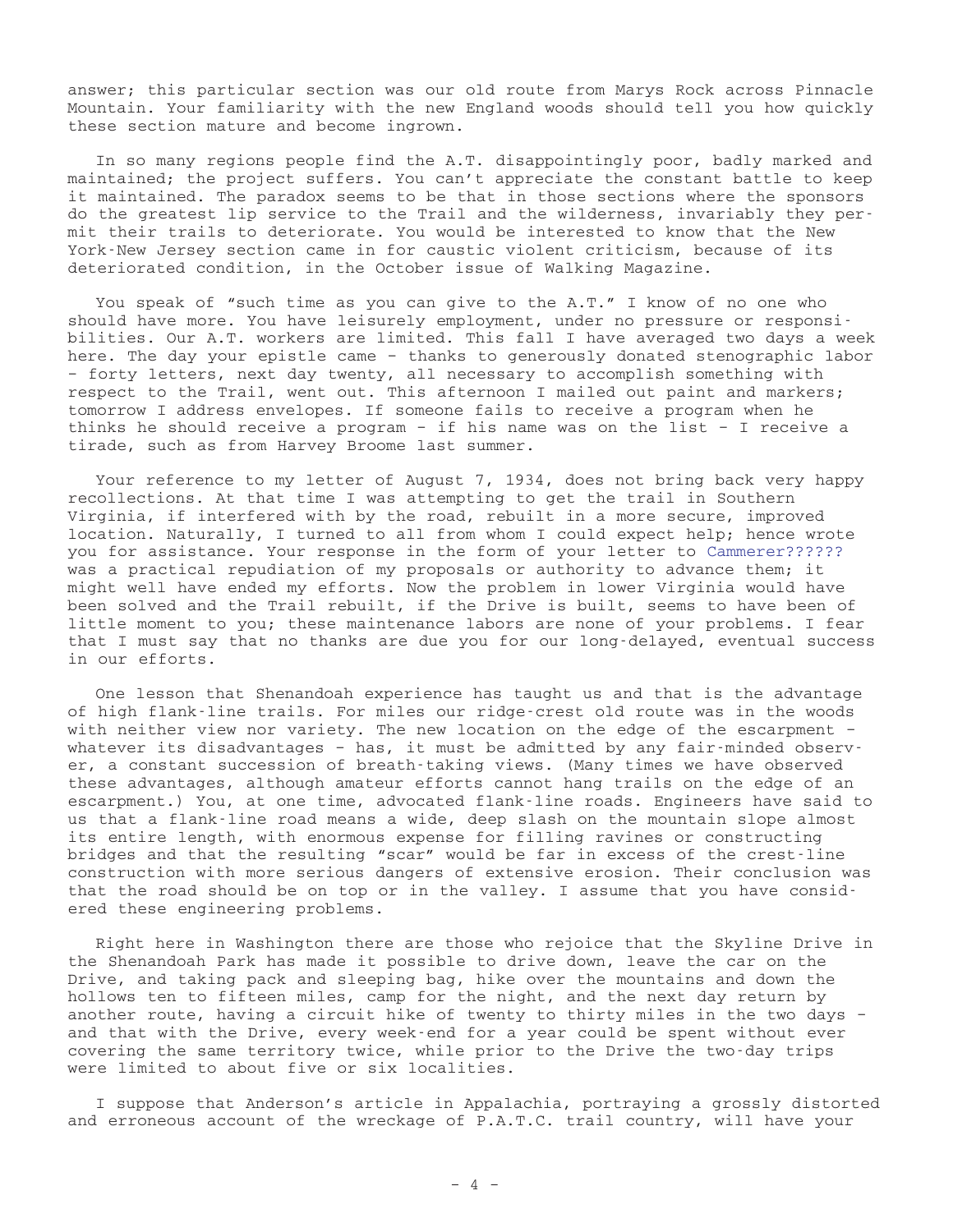approval for its invection against skyline drives. Those who read it will naturally assume it authoritative and shun the region. When I recall our efforts, extensive in time and money, by articles, guidebooks, and exhibitions, to induce people to travel Blue Ridge trails and appreciate how mistaken zeal can destroy all of our efforts, I consider it tragic.

Do you recall the year of 1926? Looking back through Author Perkins' Conference records, which came to me, I find that in 1926 you were "Field Manager". That is, eight years ago you held the job which I am carrying on now. The results of that year might make you somewhat more charitable in evaluating your successors. For, in all kindness, we must admit that in early 1927 the project was practically dead. But for Authur Perkins, it would never have been revived. The trail worked ????, too. little realizes its debt to him. After his passing, I think that you must admit that the project would have scarcely survived except on limited areas, or have been extended except for the activity of P.A.T.C. members, against whose leadership, at Torray's??? request, you warned the Conference.

It is very pleasant to sit quietly home and talk of a primeval wilderness, and to think of a Trail that will make and maintain itself. But to bring such a Trail into being requires hard work, hours of labor under broiling suns and pouring rains, camping out in all kinds of weather, as well as almost incessant "office work" in connection with guidebooks, maps, markers, publicity, and a thousand and one other details. It is, don't you think, significant that the majority of those who are loudest in their demands and in their abuse of workers, have covered but little of the Trail and have done little physical labor on it. Those who actually hike on the Trail, not those who have been taken to it and shown sections here and there, but those who have scouted its location, cut it, marked it, and who go week after week and year after year to keep it cleared, are entitled to as much consideration for their views as those who sit at home and write about it, or ride out in cars and look at it where it is nearest to a roadway.

The Skyline Drive has been built in the northern and central sections of the Park. It might be of interest to you to know that, taking advantage of developments, I have asked that a hearing be held on a substitute valley route which will leave the southern portion of the Park a wilderness for hikers the same as eastern Smoky. We try to do something, Benton, beside pass resolutions, write letters and articles. But what we can do must necessarily depend on the project and the circumstances. Here I fear we are too late. Half a year ago, if some of the "conservation" groups had come forward with a concrete suggestion, it might have been in time. The situation is perhaps the reward for the tactics employed during the past year where our energies have been dissipated in fending off attacks and conspiracies.

The Trail in Georgia requires intensive marking. Visitors to the southern terminus of the Trail see no A.T. markings and would not know of Mt. Oglethorpe's connection with the Trail. An indication of real progress comes with Carter Whitaker's appointment of trail sponsors to definitely mark and maintain the Trail here. I know of your many visits to this group. You will perform a service to the Trail if you will, in your talks to them, impress upon them the necessity of a properly marked and maintained Trail. Is that asking too much?

You are correct in saying that the physical aspects of the Skyline Drive are not its worst features. It has disillusioned many with the spirit of the hiking groups. It has resulted in an exhibition of intolerance, selfishness, fanaticism, and internal discord which is almost past conception. Those who have attempted to go forward have been subjected to unbelievable abuse and libel. After all, it is a fact and not a theory that confronts us. This back-to-nature movement is tied up in the minds of the public with the thought of the motor car. You know, as